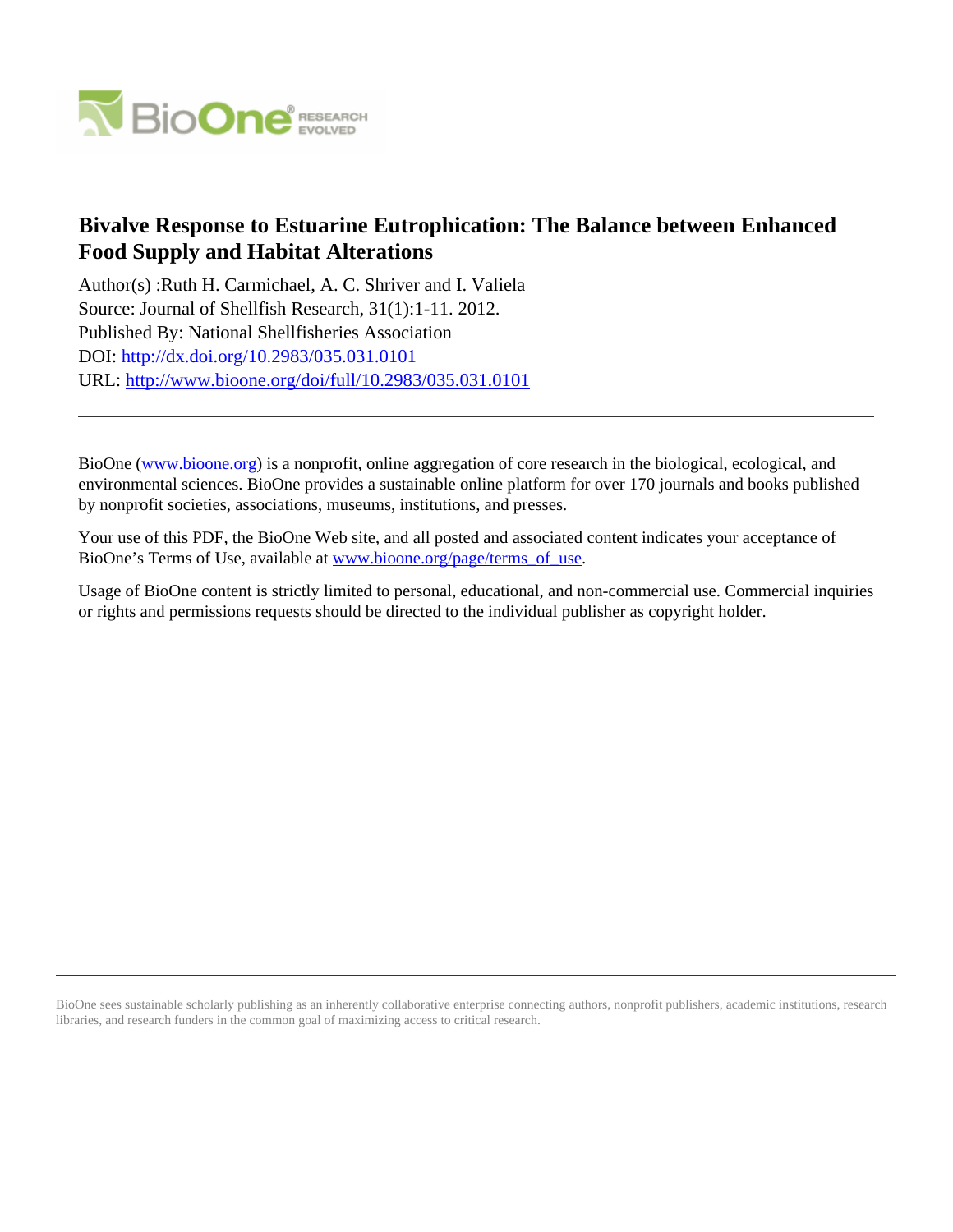# BIVALVE RESPONSE TO ESTUARINE EUTROPHICATION: THE BALANCE BETWEEN ENHANCED FOOD SUPPLY AND HABITAT ALTERATIONS

# RUTH H. CARMICHAEL, <sup>1,2\*</sup> A. C. SHRIVER<sup>3</sup> AND I. VALIELA<sup>3</sup>

<sup>1</sup>Dauphin Island Sea Lab, 101 Bienville Boulevard, Dauphin Island, AL 36528; <sup>2</sup>University of South Alabama, Mobile, AL 36688; <sup>3</sup>The Ecosystems Center, Marine Biology Laboratory, Woods Hole, MA 02343

ABSTRACT As a result of insufficient sampling, differences in estuarine attributes, species variation, and poor links to anthropogenic sources, responses of bivalve mollucs to anthropogenic nutrient enrichment of coastal waters remains poorly defined for most systems worldwide. To establish the net effect of nutrient enrichment on bivalves, we compared changes in growth and survival of different bivalve species reported in 5 studies conducted in a representative estuarine system (on Cape Cod, MA) in which effects of eutrophication on food supply and habitat were quantified and related directly to land-derived nitrogen (N) sources. N-stable isotope ratios in suspended particulates and bivalve tissues demonstrated that N derived from anthropogenic wastewater was assimilated into bivalve tissues as N loads increased. Bivalve shell and soft-tissue growth also increased in response to increased chlorophyll a concentrations driven by land-derived N loads. Growth was accompanied by increased percent N content of tissues in some species, suggesting a change in tissue composition with N enrichment. In contrast, bivalve survival was lower in years of higher microalgal production, suggesting eutrophic-driven habitat degradation may have contributed to mortality. The net effect of eutrophication on bivalves, therefore, depended on the balance between enhanced food supply and habitat alterations that are mediated by attributes of the receiving estuary, and differences among species, particularly feeding habits, feeding physiology, and tolerance to hypoxia.

KEY WORDS: nitrogen, stable isotope, chlorophyll, growth, survival

### INTRODUCTION

Increased nutrient enrichment to coastal waters worldwide (National Research Council 2000, Paerl 2006) has increased algal productivity, stimulated accumulation of organic matter from detritus of algae, and increased nitrogen (N) content of particles in the water and sediment (Zeitzschel 1980, Granéli & Sundbäck 1985, Cloern 2001). The resulting eutrophication of coastal waters ultimately may cause loss of seagrasses, anoxia in near-bottom waters, and lower sediment redox (Paerl et al. 1998, Gray et al. 2002, Hauxwell et al. 2003). Although the susceptibility of a coastal system to these effects depends on physical–chemical attributes of the water body, such as salinity, temperature, mixing, discharge, and flushing rates (Cloern 2001, Paerl 2006), eutrophic-driven changes in water quality have resulted in widespread species loss in many estuaries (Baden et al. 1990, Cloern 2001, Gray et al. 2002).

Because increased primary production often translates to increased food quantity and quality for primary consumers such as bivalves (e.g., Bayne & Widdows 1978, Newell et al. 1982, Smaal & Van Stralen 1990, Fegley et al. 1992, Carmichael et al. 2004), there may be corresponding increases in growth and abundance of consumers in nutrient-enriched estuaries (Nixon & Buckley 2002, Kirby & Miller 2005). The extent to which these potentially positive effects of enrichment are detectable in coastal food webs, however, is not well established (Micheli 1999). The notion that nutrient enrichment may stimulate production of consumers has been largely overlooked in favor of efforts to identify, diagnose, and remediate the negative effects of eutrophication (Micheli 1999, Fluharty 2000, Nixon & Buckley 2002, Verdelhos et al. 2005).

The bulk of evidence supporting eutrophic-driven secondary production comes from fertilization experiments in Scottish sea lochs more than 60 y ago (Orr 1947, Raymont 1947), and to a lesser degree from more recent studies in the Baltic and North Seas, the Kattegat, and Cape Cod estuaries (Tober et al. 2000, Nixon & Buckley 2002). These studies show increases in abundance or biomass of finfish through time or across locations as N and/or phosphorus (P) inputs to water bodies increased. If enrichment-driven secondary production can be detected in some finfish, which tend to be migratory and herbivorous, then production in other primary consumers, particularly sedentary bivalves, should be at least equally coupled to nutrient enrichment and quantifiable (Tober et al. 2000, Carmichael 2004).

## BIVALVE RESPONSES TO NUTRIENT ENRICHMENT

Previous studies suggest the effects of nutrient enrichment on bivalves may be positive or negative, depending on whether enrichment affected primarily food resources or habitat (Table 1). Positive effects of nutrient enrichment on bivalves have included increased abundance, biomass, and assimilation efficiency, largely attributed to increased food supply, whereas negative effects included increased mortality, reduced biomass, and lower recruitment, resulting from habitat loss or degradation (Table 1, Fig. 1). Some studies reported a combination of enrichment-related effects (Feinstein et al. 1996, Josefson & Rasmussen 2000, Kirby & Miller 2005, Verdelhos et al. 2005), suggesting that the response of bivalves to nutrient enrichment may be more complex than a simple positive or negative response.

Until recently, however, most studies regarding the effects of eutrophication on bivalves relied on circumstantial evidence. For example, the Scottish loch studies reported increased abundance among bivalves as they did for finfish, but did not similarly detail the effects on bivalves (Orr 1947, Raymont 1947). Until 2001, no studies provided direct links between bivalve responses and a specific source of nutrient enrichment across sites, and only 25% of the reported bivalve responses were substantiated by measuring a potential mechanism of

<sup>\*</sup>Corresponding author. E-mail: rcarmichael@disl.org DOI: 10.2983/035.031.0101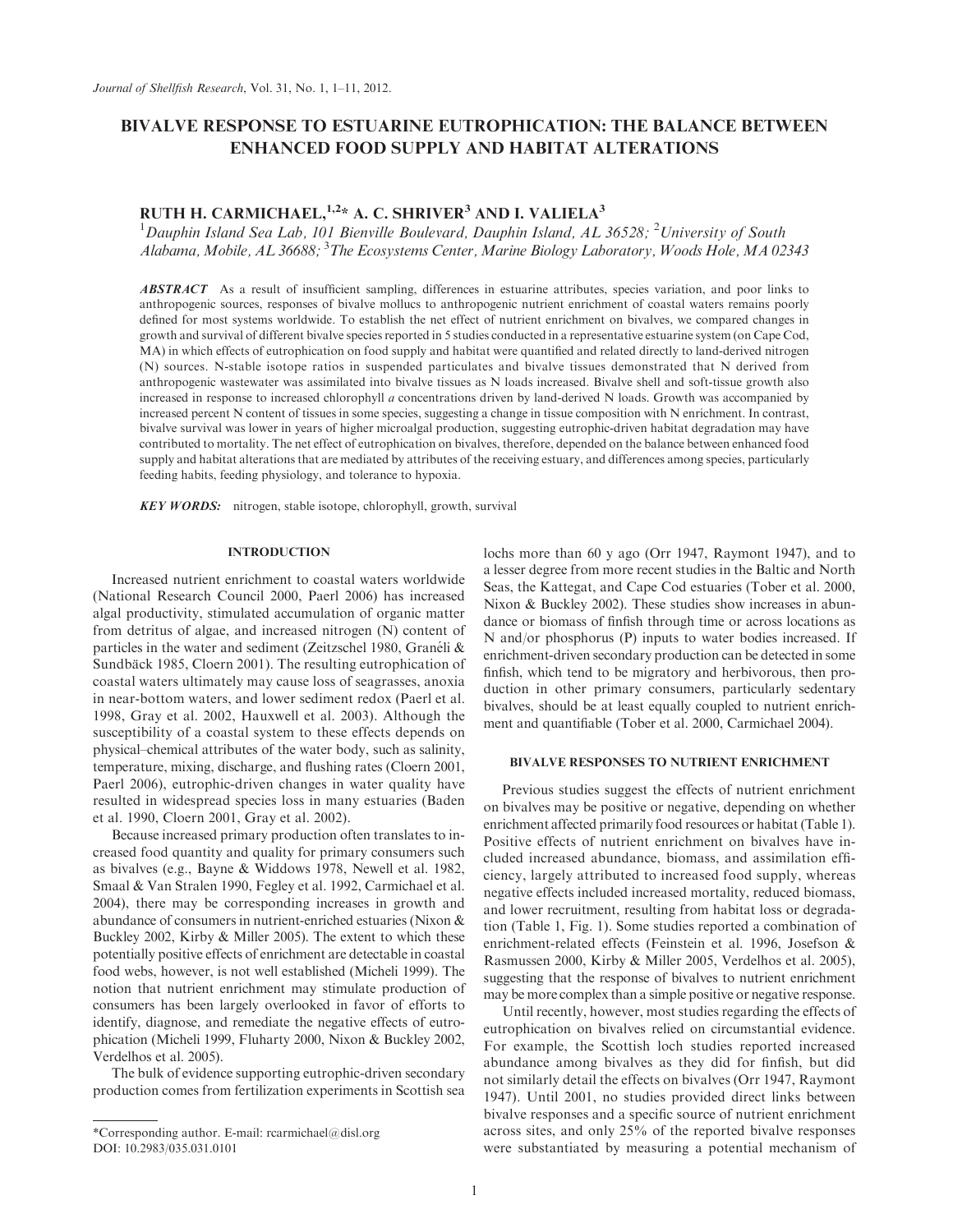| <b>Species</b>                                                                                                                 | Location                            | Enrichment Type                                             | <b>Bivalve Response</b><br>to Enrichment                                  | (food supply or habitat metric)<br>Mechanism of Effect                            | Source                            |
|--------------------------------------------------------------------------------------------------------------------------------|-------------------------------------|-------------------------------------------------------------|---------------------------------------------------------------------------|-----------------------------------------------------------------------------------|-----------------------------------|
| Scrobicularia plana<br>Macoma balthica<br>Paphia pullastra<br>Cardium edule<br>Mytilus edulis<br>Modiolus spp.<br>Mya arenaria | Loch Craiglin, Scotland             | and N fertilization<br>$\sim$                               | Increased abundance                                                       | (phytoplankton abundance)<br>Increased food supply                                | Raymont (1947)<br>Marshall (1947) |
| Macoma balthica<br>Mytilus edulis<br>Mya arenaria<br>Cardium spp.                                                              | Baltic Sea                          | P and N (not measured)<br>Urbanization: increased           | Increased abundance and tissue<br>weight (Mya, Macoma only)               | Presumed increased food supply<br>(not measured)                                  | Elmgren (1980)<br>Cederwal and    |
| Mytilus edulis                                                                                                                 | Rías Bajas, Spain                   | Upwelling                                                   | Increased tissue weight                                                   | Presumed increased food supply<br>(not measured)                                  | Blanton et al. (1987)             |
| Arctica islandica<br>Cardium edule<br>Corbula gibba<br>Mya arenaria<br>Abra alba                                               | Kettegat, Sweden                    | Urbanization: N and P                                       | Mortality among most species                                              | Habitat change: hypoxia (measured<br>oxygen concentrations)                       | Baden et al. (1990)               |
| Corbula gibba                                                                                                                  | Adriatic Sea                        | Urbanization: increased<br>nutrients                        | Increased abundance                                                       | Presumed habitat change: anoxic<br>stress (not measured)                          | Crema et al. (1991)               |
| Argopecten irradians                                                                                                           | Waquoit Bay, USA                    | Urbanization: increased N                                   | Reduced catch                                                             | Habitat change: eelgrass loss<br>(measured) and presumed<br>anoxia (not measured) | Valiela et al. (1992)             |
| Ruditapes decussatus                                                                                                           | South Portugal<br>Ria Formosa,      | Urbanization (not measured)                                 | Increased respiration, reduced<br>absorption efficiency                   | Increased organic content<br>(not directly measured)                              | Costa et al. (1993)               |
| Mercenaria mercenaria<br>Mya arenaria                                                                                          | Waquoit Bay, USA                    | Urbanization: increased N                                   | Increased shell growth<br>$(Mya$ only)                                    | (not directly measured)<br>Increased food supply                                  | Chalfoun et al. (1994)            |
| Nucula amulata                                                                                                                 | Narragansett Bay, USA               | N, P, and silica fertilization<br>Increased organic matter; | Increased mortality and<br>recruitment failure                            | Presumed habitat change: hypoxia,<br>settlement interference<br>(not measured)    | Craig (1994)                      |
| Katelysia spp.                                                                                                                 | Princess Royal Harbor,<br>Australia | Urbanization: increased<br>nutrients                        | Increased mortality and<br>recruitment failure                            | (no specific aspect measured)<br>Presumed habitat change                          | Peterson et al. (1994)            |
| Geukensia demissa                                                                                                              | Waquoit Bay, USA                    | Urbanization: increased N                                   | juveniles, reduced shell<br>Increased shell growth in<br>growth in adults | Presumed combination of increased<br>food supply and density<br>(not measured)    | Feinstein et al. (1996)           |
|                                                                                                                                |                                     |                                                             |                                                                           |                                                                                   | continued on next page            |

TABLE 1. TABLE 1.

Historically reported bivalve responses to nutrient enrichment, and mechanisms of effect (eutrophic-driven changes in food supply or habitat) across different species, locations, and Historically reported bivalve responses to nutrient enrichment, and mechanisms of effect (eutrophic-driven changes in food supply or habitat) across different species, locations, and

2

# CARMICHAEL ET AL .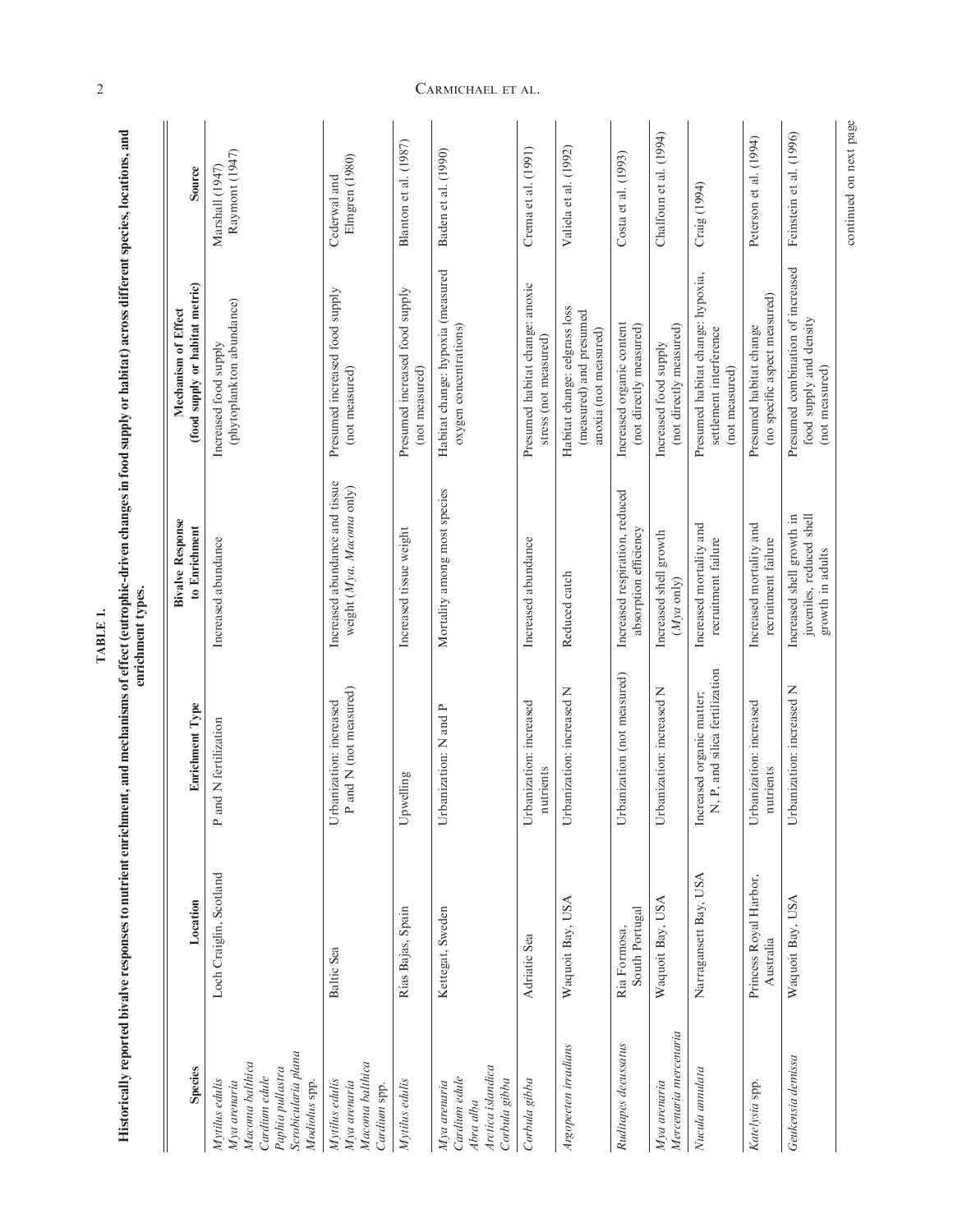| <b>Species</b>                                  | Location                     | Enrichment Type                                                      | <b>Bivalve Response</b><br>to Enrichment                                                                                  | (food supply or habitat metric)<br>Mechanism of Effect                                                       | Source                           |
|-------------------------------------------------|------------------------------|----------------------------------------------------------------------|---------------------------------------------------------------------------------------------------------------------------|--------------------------------------------------------------------------------------------------------------|----------------------------------|
| Cardium edule<br>Mytilus edulis<br>Mya arenaria | Denmark                      | Freshwater-derived N and P                                           | (to $\sim$ 350 kg N/ha/y) followed<br>by decreased biomass<br>$(>1,000~\mathrm{kg}~\mathrm{N/ha/y})$<br>Increased biomass | Presumed increased food supply<br>(not measured), mediated by<br>estuary flushing rates                      | Rasmussen (2000)<br>Josefson and |
| Pecten maximus<br>Mytilus edulis                | Hopavagen Bay, Norway        | N, P, silica fertilization                                           | Increased shell height and<br>tissue weight                                                                               | (primary production)<br>Increased food supply                                                                | Reitan et al. (1999)             |
| Argopecten irradians                            | Waquoit Bay, USA             | Urbanization: increased N                                            | Increased mortality                                                                                                       | (no specific aspect measured)<br>Presumed habitat change                                                     | Fila et al. (2001)               |
| Geukensia demissa                               | Waquoit Bay, USA             | Urbanization: increased N                                            | Increased shell growth                                                                                                    | Presumed increased food supply<br>(not directly measured)                                                    | Evgenidou et al. 2002            |
| Mercenaria mercenaria<br>Mya arenaria           | Cape Cod estuaries, USA      | Urbanization: increased N                                            | Increased shell growth                                                                                                    | (chlorophyll a concentrations)<br>Increased food supply                                                      | Weiss et al. 2002                |
| Argopecten irradians                            | Cape Cod estuaries, USA      | Urbanization: increased N                                            | locations, no change in<br>mortality or condition<br>High growth rates in all                                             | Food supply: In excess even at sites<br>(chlorophyll a concentrations)<br>receiving lower N loads            | Shriver et al. 2002              |
| Mercenaria mercenaria<br>Mya arenaria           | Cape Cod estuaries, USA      | Urbanization: increased N                                            | growth, increased percentage<br>Increased shell and soft-tissue<br>of N in tissues                                        | (chlorophyll a concentrations)<br>Increased food supply                                                      | Carmichael et al. (2004)         |
| Crassostrea virginica                           | Cape Cod estuaries, USA      | Urbanization: increased N                                            | Increased shell and soft-tissue<br>growth                                                                                 | (chlorophyll a concentrations)<br>Increased food supply                                                      | Carmichael et al.<br>(unpubl.)   |
| Crassostrea virginica                           | Chesapeake Bay, USA          | Urbanization: increased TOC<br>in sediment cores (from<br>iterature) | Increased shell and soft-tissue<br>growth (initially), followed<br>by reduced growth                                      | followed by hypoxia and habitat<br>Presumed increased food supply<br>degradation (not measured)              | Kirby and Miller (2005)          |
| Scrobicularia plana                             | Mondego estuary, Portugal    | Increased N and P, coupled<br>with high water residence<br>time      | eutrophic sites, but overall<br>Increased abundance and<br>juvenile recruitment at<br>reduced biomass and<br>production   | (direct mechanism not measured)<br>Secondary effects of macroalgal<br>blooms and loss of seagrass            | Verdelhos et al. (2005)          |
| Crassostrea gigas                               | Irish Sea, Ireland and Wales | Land use change: increased<br>nutrients and TOC                      | Increased mortality (field tests)<br>and immune suppression<br>(laboratory tests)                                         | temperature (measured in field<br>Combination of high nutrient<br>concentrations and high<br>and laboratory) | Malham et al. (2009)             |

TABLE 1. TABLE 1.

continued continued

# BIVALVE RESPONSE TO EUTROPHICATION

3

N, nitrogen; P, phosphorus; TOC, total organic carbon. N, nitrogen; P, phosphorus; TOC, total organic carbon.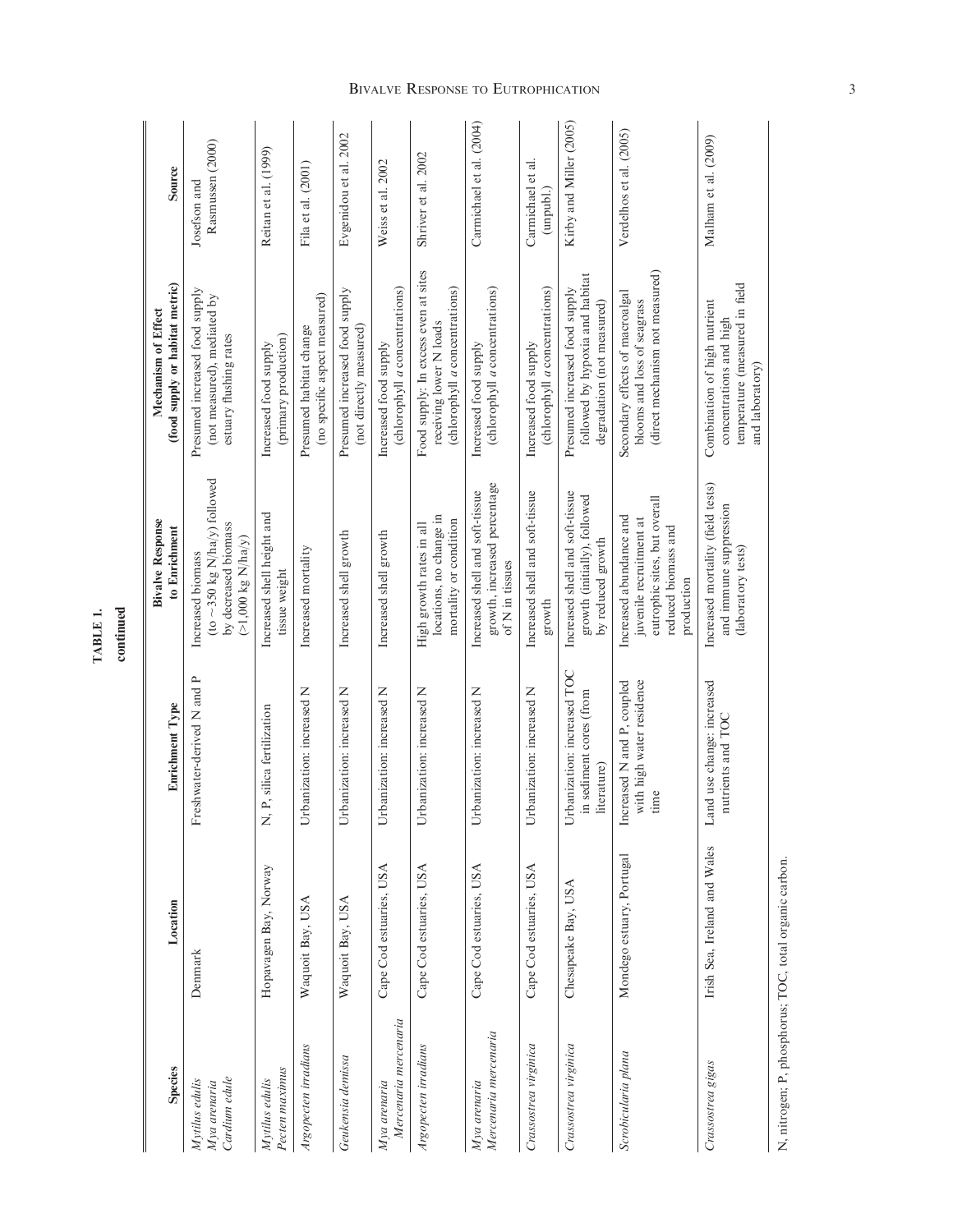

Figure 1. Frequency distribution of positive and negative bivalve responses to increased nutrient enrichment reported in Table 1. Results are separated by the reported mechanism of effect (changes in food supply or habitat conditions). Positive responses include increased abundance, biomass, and assimilation efficiency. Negative responses include mortality and decreased biomass and recruitment.

change (such as enrichment-driven increased food supply or changes in habitat; Table 1). Hence, there has been insufficient data to define clearly the underlying mechanisms by which eutrophication may affect bivalve growth or survival.

Physiological differences among bivalve species further confuse interpretation of the net effects of nutrient enrichment on bivalves. Past studies have considered a variety of different species across different locations (Table 1). These species process and assimilate foods differently (Tenore & Dunstan 1973, Bayne & Newell 1983). They also have different tolerances to hypoxia, particle loads, and estuary-specific attributes, such as salinity (Tenore & Dunstan 1973, Bayne & Newell 1983, Marsden 2004). Hence, nutrient enrichment may affect different species in different ways across locations, altering growth, survival, or having no apparent effect (Table 1). The extent to which species differences may mediate responses of bivalves to nutrient enrichment across locations has not been addressed clearly.

These data suggest that it is not sufficient to monitor individual bivalve responses under different enrichment conditions to establish the net effect of eutrophication on bivalves. Instead, we must define the underlying mechanisms of effect by comparing changes in growth and survival of different species across a common set of estuaries in which eutrophic-related changes in food supply and habitat are quantified and related directly to land-derived sources of enrichment. Here we review and assimilate data from 5 studies conducted on Cape Cod, MA, that meet these criteria and provide case studies to define more completely the mechanisms by which eutrophication affects bivalves.

## CAPE COD CASE STUDIES

Five studies in Cape Cod estuaries have linked land-derived sources of nutrient enrichment to specific symptoms of eutrophication that, in turn, affected growth and survival of different bivalve species (Table 1, Fig. 2) (Evgenidou & Valiela 2002, Shriver et al. 2002, Weiss et al. 2002, Carmichael et al. 2004, Carmichael et al. unpubl.). To define these linkages, the studies first used N-stable isotopes to trace N from sources on land to suspended particles in the water column (food sources) and



Figure 2. Estuaries of Cape Cod, MA, where bivalve responses to nutrient enrichment were studied. Study locations in each estuary are shown for Carmichael et al. (2004) and Shriver et al. (2002) (black dots), Weiss et al. (2002) (gray dots), Evgenidou and Valiela (2002) (black squares), and Carmichael et al. (unpubl.) (gray squares). CR, Childs River; GP, Green Pond; JP, Jehu Pond; QR, Quashnet River; SLP, Sage Lot Pond; SN, Snug Harbor; WH, Wild Harbor; WR, Weweantic River.

ultimately to tissues of bivalves feeding in each estuary. To define the associated mechanism of bivalve response, the studies directly compared growth and survival of transplanted or native bivalves to eutrophic-driven changes in food supply and habitat conditions.

Results of the 5 Cape Cod case studies have implications for understanding eutrophic-driven mechanisms that affect bivalve production or survival in other coastal systems. The estuaries are largely enriched by wastewater associated with increased watershed urbanization (Valiela et al. 1992, Valiela et al. 1997), a common source of estuarine enrichment (Table 1 (Cloern 2001)). The estuaries receive N loads that span most of the range of land-derived N loads to coastal waters (Table 2) (Nixon 1992, Nixon et al. 2001). The bivalves studied—Atlantic bay scallop  $(Argopecten irradians, Lamarck), Northern quahogs = hard cham$ (Mercenaria mercenaria, Linnaeus), soft-shell clam (Mya arenaria, Linnaeus), ribbed mussel (Geukensia demissa, Dillwyn), and Eastern oyster (Crassostrea virginica, Gmelin)—include species that are among the most valuable and abundantly harvested from coastal estuaries in the United States (Valiela et al. 1992, Carmichael 2004, Lellis-Dibble et al. 2008), and represent a range of feeding strategies based on lifestyle (e.g., epifaunal or infaunal, sedentary or motile) and physiological capabilities, including differences in rates and efficiencies of particle capture, selection,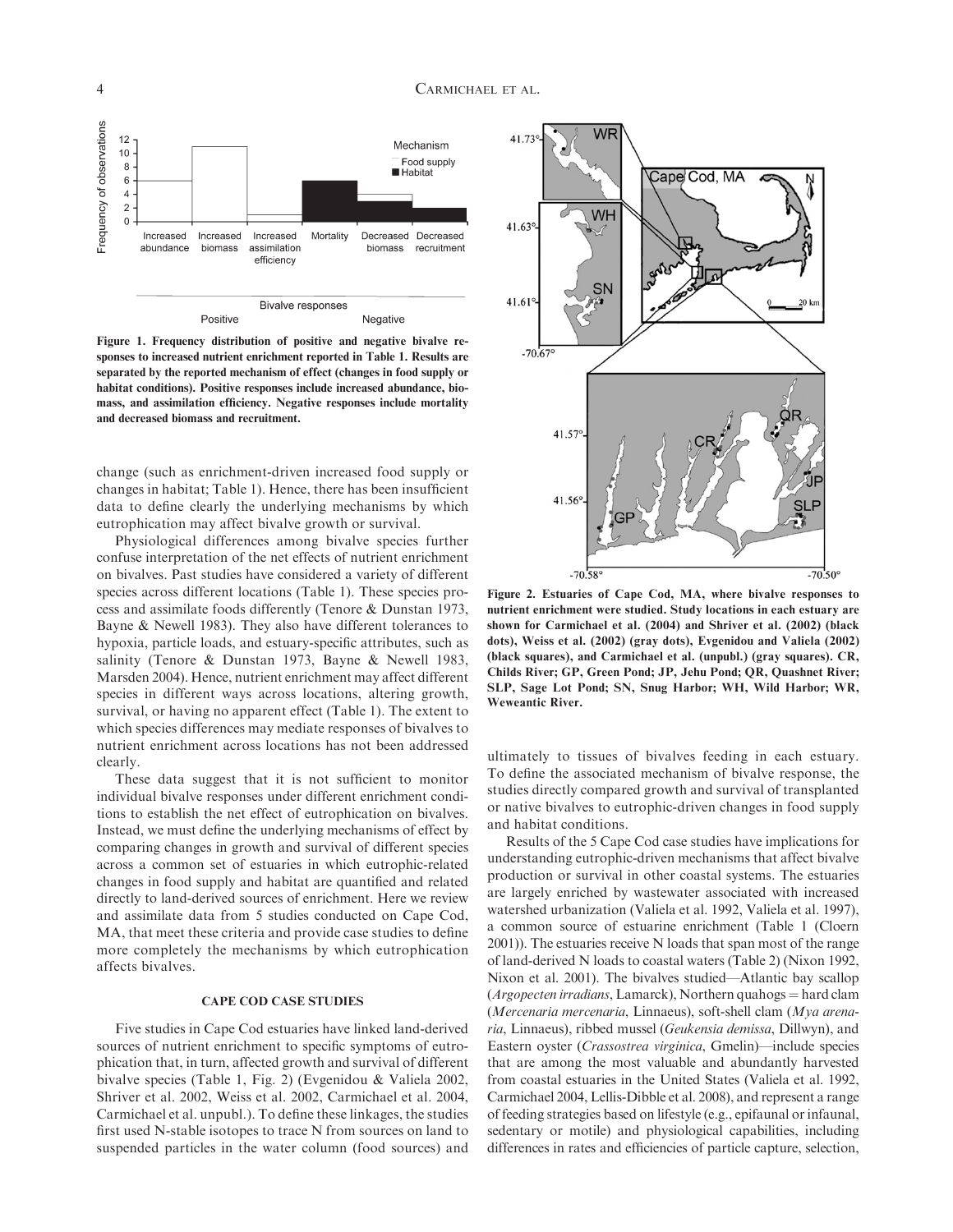TABLE 2. Flushing times and N loading rates for Cape Cod estuaries shown in Figure 2.

| <b>Estuary</b>        | Flushing<br>Time (day) | N load<br>(kg N/ha/y) | <b>Source</b>         |
|-----------------------|------------------------|-----------------------|-----------------------|
| Sage Lot Pond         | 1.501                  | 14                    | Valiela et al. (2000) |
| Jehu Pond             | 1.108                  | 21                    | Valiela et al. (2000) |
| Wild Harbor           | 1.80                   | 65                    | Costa (1994)*         |
| Green Pond            | 1.40 <sup>†</sup>      | 178                   | Kroeger et al. (1999) |
| Snug Harbor           | 1.80                   | 236                   | Kroeger et al. (2006) |
| Weweantic River       | 1.14                   | 339                   | Costa (1994)*         |
| <b>Quashnet River</b> | 1.701                  | 353                   | Valiela et al. (2000) |
| Childs River          | 2.0018                 | 601                   | Valiela et al. (2000) |
|                       |                        |                       |                       |

\* Modified according to Valiela et al. (2002). Estuary flushing times are based on tidal prism methods from

† Howes and Ramsey (unpubl.), ‡Kremer (unpubl.), and §Isaji (unpubl.).

sorting, and assimilation (Jørgensen 1966, Bayne & Newell 1983, Kamermans 1994, Ward & Shumway 2004).

#### Linking Land-Derived N Loads to N in Bivalves

In Cape Cod estuaries, N-stable isotope ratios provided explicit links among land use, estuarine food resources, and N assimilated by bivalves. N sources have shifted from primarily atmospheric deposition to primarily wastewater as urbanization has increased on Cape Cod watersheds (Valiela et al. 1992, McClelland & Valiela 1998, Mayer et al. 2002). Because Nstable isotope ratios increase with increasing wastewater inputs to these estuaries, this change in land use can be traced as N loads increase (McClelland & Valiela 1998). Accordingly,  $\delta^{15}$ N in suspended particulate matter (SPM) from nearbottom waters (where bivalves live and feed) increased with increasing N load (Fig. 3A) and with increasing percent contribution of wastewater to total N load across Cape Cod estuaries (Fig. 3B).

These relationships indicate that N in food particles available to bivalves in each estuary acquired estuary-specific  $\delta^{15}N$ values relative to land cover on the receiving watersheds.  $\delta^{15}N$ values in SPM did not vary significantly from year to year (ANOVA,  $F_3$ <sub>29</sub> = 1.74,  $P = 0.18$ ), suggesting the combination of N sources contributing to the N loads to each estuary did not change substantially from 1999 to 2003, when the Cape Cod studies were conducted. These data also confirm that particles available to bivalves in the water column had sufficient time to assimilate N within each estuary, despite relatively short flushing times (Table 2).

 $\delta^{15}$ N ratios in bivalve tissues, in turn, increased with increasing  $\delta^{15}N$  in SPM from each estuary (Fig. 4), demonstrating that bivalves assimilated N from SPM and also acquired estuary-specific  $\delta^{15}N$  values relative to land-derived sources. Relationships between  $\delta^{15}N$  in bivalves and  $\delta^{15}N$  in SPM were similar among species (test for homogeneity of slopes,  $F_{4,38}$  = 0.55,  $P = 0.70$ ; Fig. 4) and decreased  $\sim 2-5\%$  above the 1:1 line (Fig. 4), consistent with expected N isotopic fractionation for a single trophic step (Peterson & Fry 1987). These data show that N available to, and ultimately assimilated by, bivalves in the Cape Cod estuaries was derived from land rather than from open-ocean sources, providing an unambiguous link from



Figure 3. (A, B)  $\delta^{15}N$  in suspended particulate matter (SPM) compared with N load (A) and percent contribution of wastewater with total N load (B) for Cape Cod estuaries sampled during 1999, 2000, 2001, and 2003. (A)  $y = 0.73 \ln(x) + 2.16$ ,  $R^2 = 0.58$ ,  $F_{27} = 35.94$ ,  $P < 0.001$ . (B)  $y = 1.04$  $ln(x) + 2.13$ ,  $R^2 = 0.70$ ,  $F_4 = 61.04$ ,  $P < 0.001$ . N-stable isotopic ratios in SPM were determined by isotope ratio mass spectrometry at either Boston University or University of California, Davis Stable Isotope Facility.

bivalves to their food supply and ultimately to land-derived sources of nutrient enrichment.

#### Nutrient Enrichment and Bivalve Growth

#### Shell Growth

From 1999 to 2003, bivalves transplanted in Cape Cod estuaries showed increased shell growth as N loads increased across estuaries (Fig. 5A). Increased growth rates were related to increased chlorophyll a concentrations (Fig. 5B), which also increased with N load across estuaries in each year (Fig. 6). All Cape Cod estuaries had relatively high chlorophyll a concentrations compared with



Figure 4.  $\delta^{15}N$  in bivalve tissues compared with  $\delta^{15}N$  in suspended particulate matter (SPM), separated by species (ribbed mussels (Geukensia demissa), oysters (Crassostrea virginica), quahogs (Mercenaria mercenaria), soft-shell clams (Mya arenaria), scallops (Argopecten irradians)). Type II regression yielded a best-fit line to the combined data:  $y = 1.10x +$ 1.97,  $R^2 = 0.69$ ,  $F_{47} = 103.67$ ,  $P < 0.001$ . Outliers (Sokal & Rohlf 1981) were not included in the regression analysis. N-stable isotopic ratios in bivalve tissues were determined by isotope ratio mass spectrometry.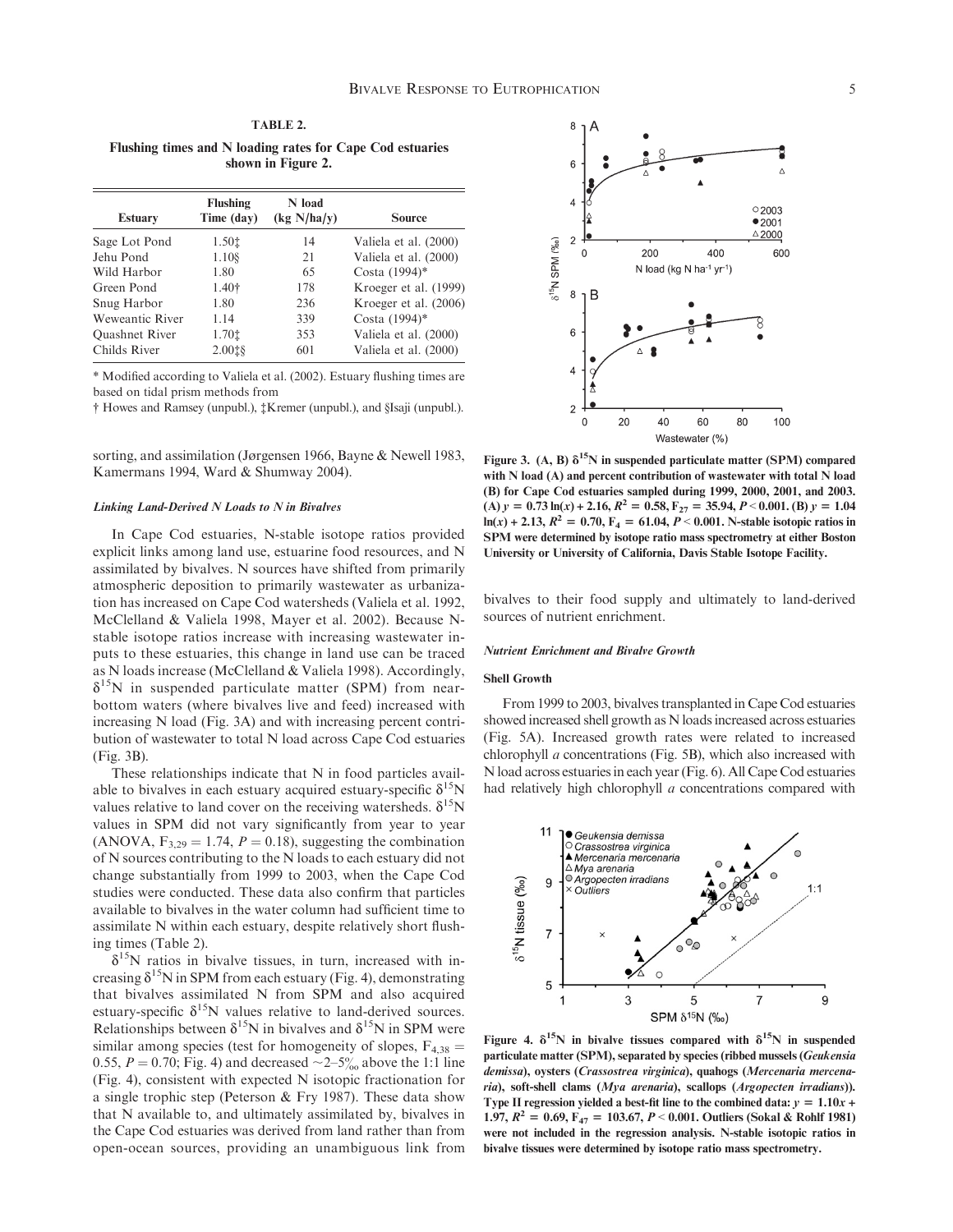

Figure 5. (A, B) Mean  $(\pm SE)$  growth rates in terms of bivalve shell length compared with mean chlorophyll  $a$  (Chl  $a$ ) concentration (A) for G. demissa (y = 0.64 ln(x) + 0.03,  $R^2 = 0.55$ ,  $F_8 = 8.42$ ,  $P = 0.02$ ), C. virginica (y = 3.33 ln(x) – 5.86,  $R^2 = 0.90$ , F<sub>3</sub> = 17.13, P = 0.05), *M. mercenaria* (y =  $0.88 \ln(x) - 1.24$ ,  $R^2 = 0.85$ , F<sub>9</sub> = 46.42, P < 0.001), and *M. arenaria* (y = 1.23 ln(x) – 1.92,  $R^2 = 0.80$ ,  $F_9 = 32.29$ ,  $P <$ 0.001), and compared with N loading rate (B) with each estuary for each year bivalves were studied (1999:  $y = 0.02x + 0.11$ ,  $R^2 = 0.56$ ,  $F_8 = 9.02$ ,  $P = 0.02; 2000: y = 0.21 \ln(x) - 0.15, R^2 = 0.81, F_8 = 43.60, P < 0.001;$  $2001: y = 0.29 \ln(x) + 0.02$ ,  $R^2 = 0.60$ ,  $F_7 = 8.96$ ,  $P = 0.02$ ;  $2003: y =$ 0.41  $ln(x) + 0.47$ ,  $R^2 = 0.94$ ,  $F_3 = 30.56$ ,  $P = 0.03$ ). Type II regression was used to relate growth to chlorophyll a concentration (A). Data are from hatchery-reared juveniles transplanted during the peak growing season, except for G. demissa, which were obtained from native stocks. Green Pond growth data from Weiss et al. (2002) were compared with an updated N loading rate (Table 2).

other estuaries worldwide (Fig. 6) (Valiela et al. 1992, Cebrián & Valiela 1999, Shriver et al. 2002), and bivalves in Cape Cod estuaries showed maximum growth rates accordingly that were among the highest measured anywhere (Fig. 5) (Carmichael 2004). The bay scallop A. irradians was the only species that did not show a change in growth with increasing N load among Cape Cod estuaries, but still had growth rates among the highest reported for this species (Shriver et al. 2002, data not shown). Because chlorophyll a concentration is a reasonable proxy for microalgal biomass, these findings suggest that N enrichment increased growth of bivalves in Cape Cod estuaries by increasing the quantity of available food. This finding is consistent with circumstantial reports from the Baltic Sea, Rı´as Bajas Spain, and Danish estuaries (Table 1).

Interannual variation in food supply (suggested by variation in chlorophyll a concentration) likely contributed to variation in the magnitude of bivalve growth from year to year (Figs. 5A and 6). Variation in chlorophyll a can result from differences in the number of favorable days for production across years (Valiela 1995, Holmes 2008) and may, in part, explain why some previous studies have found a relatively weak relationship between chlorophyll a concentration and N enrichment through time (Cloern 2001). In Cape Cod estuaries, M. mercenaria and



Figure 6. Mean ( $\pm$ SE) chlorophyll a (Chl a) concentration in nearbottom water at bivalve transplant locations 1998 to 2003 compared with N loading rates for Cape Cod estuaries. No bivalves were transplanted in 2002. For clarity, data originally reported by site were combined to yield an estuary mean for transplant sites in each year. Data for 1998 to 2000 are a 3-y average, calculated to represent conditions in Evgenidou and Valiela (2002), who reported only historical Chl a concentrations. Data from Shriver et al. (2002) and Carmichael et al. (2004) for 2001 were not significantly different ( $t = -99$ ,  $df = 6$ ,  $P = 0.18$ ), and were combined for simplicity. 2003:  $y = 1.86 \ln(x) + 3.99$ ,  $R^2 = 0.91$ ,  $F_4 = 30.84$ ,  $P = 0.01$ , data from Carmichael et al. (unpubl.); 2001:  $y = 5.00 \ln(x) + 3.62$ ,  $R^2 =$ 0.90,  $F_7 = 55.36, P < 0.001$ , data from Carmichael et al. (2004) and Shriver et al. (2002); 2000:  $y = 2.08 \ln(x) + 0.56$ ,  $R^2 = 0.99$ ,  $F_2 =$ 1,357.40,  $P = 0.02$ , data from Weiss et al. (2002); 1998 to 2000:  $y = 4.26$  $ln(x) + 5.70$ ,  $R^2 = 0.99$ ,  $F_2 = 65,659,515.89$ ,  $P < 0.001$ , data from Valiela et al. (unpubl.).

M. arenaria were transplanted serendipitously in the year of highest (2001) and lowest (2000) chlorophyll *a* concentration among these studies (Fig. 6), providing an opportunity to test the effects of interannual variation in food supply on bivalve growth under different N loading regimes. Growth rates of both species were higher in 2001 than 2000 (Fig. 5A), reflecting the higher concentration of food available in 2001. As a result, bivalve growth data sorted out better by year of study than by species when compared with N loading rates (Fig. 5A). Although water temperature was not reported in all studies, it is known to affect primary production seasonally and from year to year (Valiela et al. 1992, Holmes 2008). Temperature did not differ among estuaries during these studies in 2000, 2001, or 2003, indicating that bivalve growth responded to changes in food supply rather than temperature. These findings indicate a tight coupling between bivalve growth and food quantity driven by N enrichment, but also demonstrate that the effects of N enrichment can be mediated by environmental factors.

The differences in magnitude of shell growth among the different bivalve species studied were consistent with established differences in feeding strategies and rates, and efficiencies of particle capture, sorting, and assimilation (e.g., Jørgensen 1966, Tenore & Dunstan 1973, Winter 1978, Gillmor 1982, Bayne & Newell 1983, Kamermans 1994, Ward & Shumway 2004), and were not necessarily related to differences in food quantity. There were significant differences in magnitude of bivalve shell growth among studies (Fig. 5A; test for homogeneity of slopes,  $F_{3,25} = 10.37$ ,  $P < 0.001$ ) that highlight differences among species when growth was compared with chlorophyll a (Fig. 5B). The Eastern oyster, Crassostrea virginica, which has high feeding and assimilation rates (e.g., Tenore & Dunstan 1973, Palmer & Williams 1980, Bayne & Newell 1983, Ward et al. 1998), showed the highest rates of shell growth (Fig. 5), although food concentrations in the year they were transplanted (2003)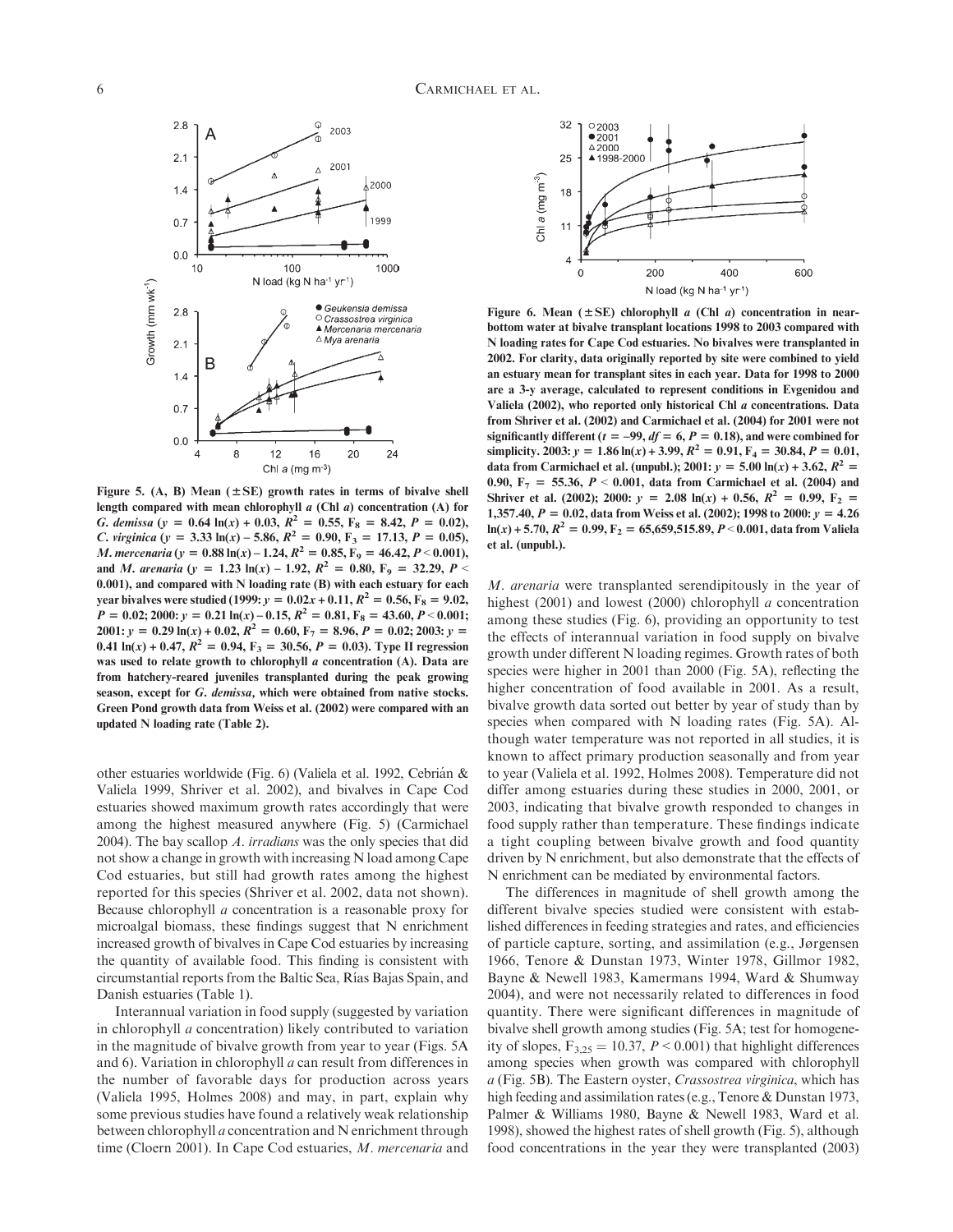were among the lower concentrations measured across studies (Fig. 6, open circles). The bivalve A. irradians, which has a lower feeding capacity than other bivalves studied (Kirby-Smith & Barber 1974, Gillmor 1982), showed no change in shell growth as N loads increased, likely having reached maximum capacity to consume and assimilate food at chlorophyll a concentrations in the lowest N-loaded estuaries (Kirby-Smith & Barber 1974, Leverone 1995, Shriver et al. 2002). The lower but increasing shell growth rates of the mussel G. demissa, on the other hand, likely resulted from inhabiting tidal marshes where food availability is limited by tidal exposure, potentially curbing growth despite relatively high feeding capacity (Jørgensen 1966, Bayne & Newell 1983). These data indicate that the extent to which eutrophication-enhanced food supply can increase bivalve growth depends, at least in part, on species-specific feeding habits and physiology.

#### Soft-Tissue Growth and Composition

Eutrophic-driven changes in food supply also altered softtissue growth and composition of bivalves in Cape Cod estuaries (Fig. 7). Among studies in which soft-tissue growth was measured, soft-tissue biomass followed shell growth, increasing with increased N load and food supply (Carmichael et al. 2004, Carmichael et al. unpubl.). Furthermore, percent N in soft tissue of M. mercenaria and M. arenaria increased with increasing N load (Fig. 7A), whereas tissues of A. irradians and C. virginica did not change (Fig. 7B). On average, percent N content in M. arenaria > A. irradians > C. virginica and M. mercenaria (Fig. 7). Increased percent N content in bivalve tissues suggests nutrient enrichment of foods altered the biochemical composition of soft tissues, resulting in a higher proportion of protein compared with lipids and carbohydrates (Gabbott & Bayne 1973, Bayne & Newell 1983, Laing 1993). Changes in tissue composition have implications for commercial shellfish marketing and management



Figure 7. (A, B) Percent N in soft tissue compared with N loading rate for Cape Cod estuaries for M. mercenaria and M. arenaria (A) and A. irradians and C. virginica (B) (M. mercenaria:  $y = 0.56 \ln(x) + 6.31$ ,  $R^2 =$ 0.61,  $F_7 = 9.31$ ,  $P = 0.02$ ; *M. arenaria:*  $y = 0.86 \ln(x) + 6.59$ ,  $R^2 = 0.69$ ,  $F_7 = 13.13, P = 0.01$ ). No data were available for G. demissa. Percent N was determined during mass spectrometry.

because they may alter flavor or texture of meats. Why changes in N content of tissues were observed in some species but not others is not evident, but may be related to species-specific differences in food selection, N turnover, or food processing (Carmichael 2004).

Changes in N content of bivalve soft tissues suggest a link between N loads and bivalve growth that may result from changes in food quality. Changes in food quality measured as N and carbon (C) content of total SPM, however, did not show consistent trends with increasing N load across the Cape Cod studies (data not shown). Lower C:N with increasing N load was observed only in the year of highest chlorophyll *a* concentration (2001) (Shriver et al. 2002, Carmichael et al. 2004), perhaps because microalgae comprised a relatively larger portion of total SPM and made changes in particle quality more detectable. Relationships between bivalve growth and food quality could not be well established or related to N enrichment across the Cape Cod studies. N enrichment, therefore, appears to have affected growth of bivalves in Cape Cod estuaries primarily via increased food quantity rather than quality.

## Predicting Growth Responses

These comparisons allow us to identify food concentrations and corresponding N loads at which different species may attain maximum or asymptotic growth in Cape Cod estuaries (Table 3). For example, the bay scallop A. irradians likely reached maximum growth rates in the lowest N-loaded estuary, at chlorophyll a concentrations less than 10 mg/L and N loads lower than 14 kg/ha/y (Fig. 6) (Shriver et al. 2002). Past studies confirm that A. irradians may reach maximum growth at phytoplankton concentrations near 5 mg/L (e.g., Kirby-Smith & Barber 1974, Leverone 1995, Shriver et al. 2002). From the regression lines describing the range of relationships between chlorophyll  $a$  and N load in Cape Cod estuaries (Fig. 4), we estimate that A. irradians would reach maximum growth rates in estuaries receiving  $\sim 6-8$  kg N/ha/y (Table 3). In years when chlorophyll a production is relatively low, most bivalve species would be expected to show increased growth rates in Cape Cod estuaries that are more highly loaded (Tables 2 and 3). During

#### TABLE 3.

Estimated chlorophyll a (Chl a) concentrations and corresponding N loading rates at which maximum growth rates may be achieved by juvenile bivalves in Cape Cod estuaries during years of lower and higher Chl a production.

|                       | <b>Maximum</b>                |                 |       | N load (kg $N/ha/y$ )                  |
|-----------------------|-------------------------------|-----------------|-------|----------------------------------------|
| <b>Species</b>        | <b>Growth Rate</b><br>(mm/wk) | Chl a<br>(mg/L) | Lower | Higher<br><b>Production Production</b> |
| Argopecten irradians  | 2.0                           | 5.0             | 8     | 6                                      |
| Crassostrea virginica | 2.8                           | >13.0           | >178  | >178                                   |
| Mercenaria mercenaria | 1.8                           | $12.0 - 23.0$   | >242  | $22 - 234$                             |
| Mya arenaria          | 1.4                           | $14.0 - 23.0$   | >631  | $34 - 234$                             |
| Geukensia demissa     | 0.3                           | $19.0 - 22.0$   | >600  | $99 - 179$                             |

N loading rates were calculated from the regression lines relating Chl a concentration to N load shown in Figure 4 for 2000 (lower production) and 2001 (higher production). Data for maximum growth rates and corresponding Chl a concentrations are from Figure 3B and Shriver et al. (2002).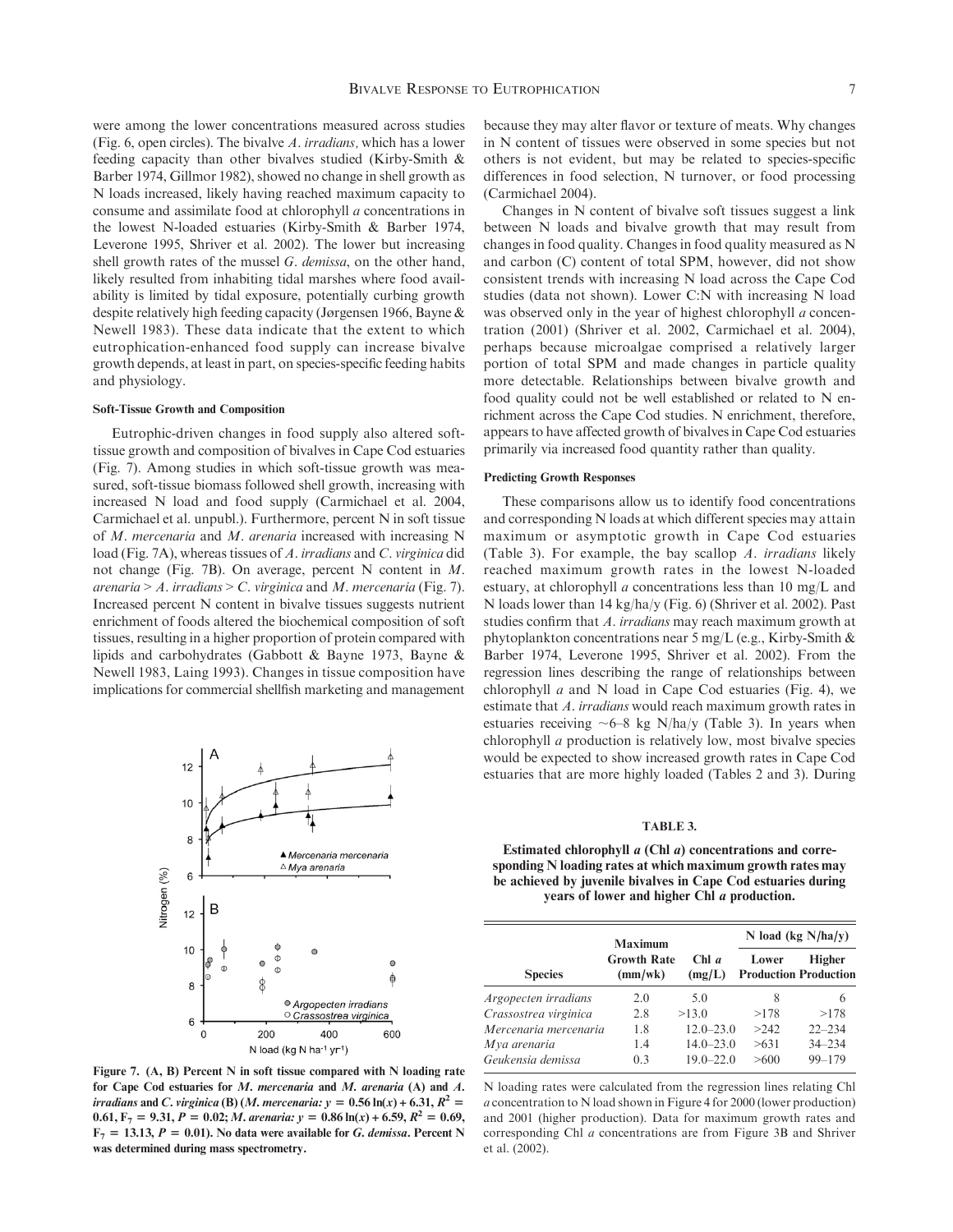years of high chlorophyll a production, however, most bivalve species would reach maximum growth rates in estuaries receiving moderate N loads, ranging from 22–234 kg N/ha/y (Table 3). The oyster C. virginica did not appear to reach a maximum growth rate at the measured food concentrations (up to  $\sim$ 13 mg/L) and, therefore, likely would continue to increase growth at chlorophyll a concentrations and N loads higher than reported in Table 3.

The extent to which these data may be generalized to predict bivalve growth responses to nutrient enrichment elsewhere may be complicated by factors not related to nutrient enrichment. The Cape Cod studies indicate that physical factors affecting microalgal production from year to year, differences in habitat, or the capacity of individual species to take advantage of increased food supply, in part, mediated bivalve growth (Fig. 5). Species density, the presence of competitors, and lower salinity in some locations also limited bivalve growth in enriched Cape Cod estuaries despite increased food supply (Shriver et al. 2002, Weiss et al. 2002, Carmichael et al. 2004, Carmichael et al. unpubl.). Such variables may explain some of the apparent conflicting responses of bivalves to nutrient enrichment in previous studies (Table 1), and should be considered when assessing the net effects of nutrient enrichment on bivalve growth. It is notable, however, that despite the potential effects of these many variables, the primary response of bivalves to nutrient enrichment in Cape Cod estuaries and in many locations appears to be increased shell and soft-tissue growth (Table 1, Fig. 1).

#### Nutrient Enrichment and Bivalve Survival

Unlike growth, survival of bivalves did not increase with increasing N load across Cape Cod estuaries (Table 4). Survival was significantly lower, however, in the year chlorophyll a concentrations were highest (2001; Table 4, Fig. 6) (ANOVA:  $F_{3,30} = 6.29, P = 0.002$ ; Fisher's PLSD: 2001, 2000:  $P = 0.02$ , 2001, 2002:  $P = 0.004$ , 2001, 2003:  $P = 0.002$ ). Redox conditions in sediments also decreased significantly with increasing N load in 2001 (Carmichael 2004; data not shown), suggesting that hypoxic conditions in near-bottom waters of Cape Cod estuaries may have accounted for the lower bivalve survival in that year. The results of this study are consistent with observations reported previously, despite the largely circumstantial links between eutrophication, low dissolved oxygen concentrations, and reduced bivalve growth or survival in most studies (Table 1).

There are several possible reasons why it was difficult to link increased N loading rates, hypoxia, and reduced bivalve survival in the Cape Cod studies. First, annual variation in primary production along with salinity, mixing, and flushing rates can uncouple relationships between N load and hypoxia (Cloern 2001, Gray et al. 2002). Cape Cod estuaries are relatively well mixed, have short flushing times (Table 2), and recent studies using radium isotope tracers suggest water mass ages of only 1–2 wk for these estuaries (Holmes 2008). Second, hypoxic events are typically ephemeral or episodic in Cape Cod estuaries (D'Avanzo & Kremer 1994), making them difficult to capture and relate to survival of benthic species. Third, N loads received by Cape Cod estuaries may be too low to generate the sustained hypoxic conditions that affect bivalves substantially. Many bivalves are relatively tolerant to low oxygen concentrations compared with other species (Gray et al. 2002). Established relationships between bivalves and enrichment-driven hypoxia, therefore, are rare in the literature (Table 1). Reported effects, however, range from direct mortality traceable to eutrophication (Baden et al. 1990) to shifts in populations structure (Craig 1994) and speculated predation resulting from shallow burrowing during episodic hypoxia (Long et al. 2008). In fact, tolerance to hypoxia may confer a competitive advantage to bivalves able to survive and benefit from the increased food supply under eutrophic conditions (Breitburg 2002, Gray et al. 2002). Overall, if mortality is the most readily visible sign of stress among these relatively tolerant species in the natural environment, and low oxygen events are ephemeral, then hypoxic conditions may cause substantial mortality, but may dissipate before a relationship to the source of mortality can be established or related further to nutrient enrichment.

These studies suggest hypoxia may account for many of the different negative effects reportedly associated with eutrophication (Table 1), including those for which a mechanism has not been defined (e.g., Peterson et al. 1994, Josefson & Rasmussen

#### TABLE 4.

Percent survival  $(\pm SE)$  of M. mercenaria, M. arenaria, A. irradians, and C. virginica transplanted during 2000, 2001, and 2003 in estuaries receiving different N loads.

|                       | <b>Percent Survival</b> |                       |             |               |                      |                       |  |
|-----------------------|-------------------------|-----------------------|-------------|---------------|----------------------|-----------------------|--|
|                       |                         | Mercenaria mercenaria |             | Mya arenaria  | Argopecten irradians | Crassostrea virginica |  |
| N load (kg $N/ha/y$ ) | 2000*                   | 2001+                 | $2000*$     | $2001\dagger$ | 20011                | 2003§                 |  |
| 14                    | $89 \pm 9$              | $48 \pm 48$           | $48 \pm 43$ | $6 \pm 2$     | 100                  | $93 \pm 3$            |  |
| 21                    |                         | $68 \pm 16$           |             | $\Omega$      | $93 \pm 3$           |                       |  |
| 65                    |                         | $94 \pm 6$            |             | $62 \pm 34$   | $84 \pm 3$           | $82 \pm 5$            |  |
| 178                   | $90 \pm 10$             | 92                    | $67 \pm 33$ | 64            | $93 \pm 3$           | $97 \pm 2$            |  |
| 236                   |                         | $52 \pm 12$           |             | $52 \pm 12$   | $90 \pm 18$          | $92 \pm 6$            |  |
| 339                   |                         | 84                    |             | $20 \pm 12$   |                      |                       |  |
| 353                   |                         | $\theta$              |             | $\Omega$      | $21 \pm 21$          |                       |  |
| 601                   | $86 \pm 13$             |                       | $70 \pm 29$ | $\Omega$      | $89 \pm 4$           | $97 \pm 1$            |  |
| Mean                  | $88 \pm 6$              | $55 \pm 13$           | $62 \pm 20$ | $26 \pm 10$   | $81 \pm 10$          | $92 \pm 3$            |  |

\* Survival of M. mercenaria and M. arenaria during 2000 was calculated by averaging data from Weiss et al. (2002) and Carmichael et al. (2004). Other data are from † Carmichael et al. (2004),‡ Shriver et al. (2002), and § Carmichael et al. (unpubl.). —, data not collected.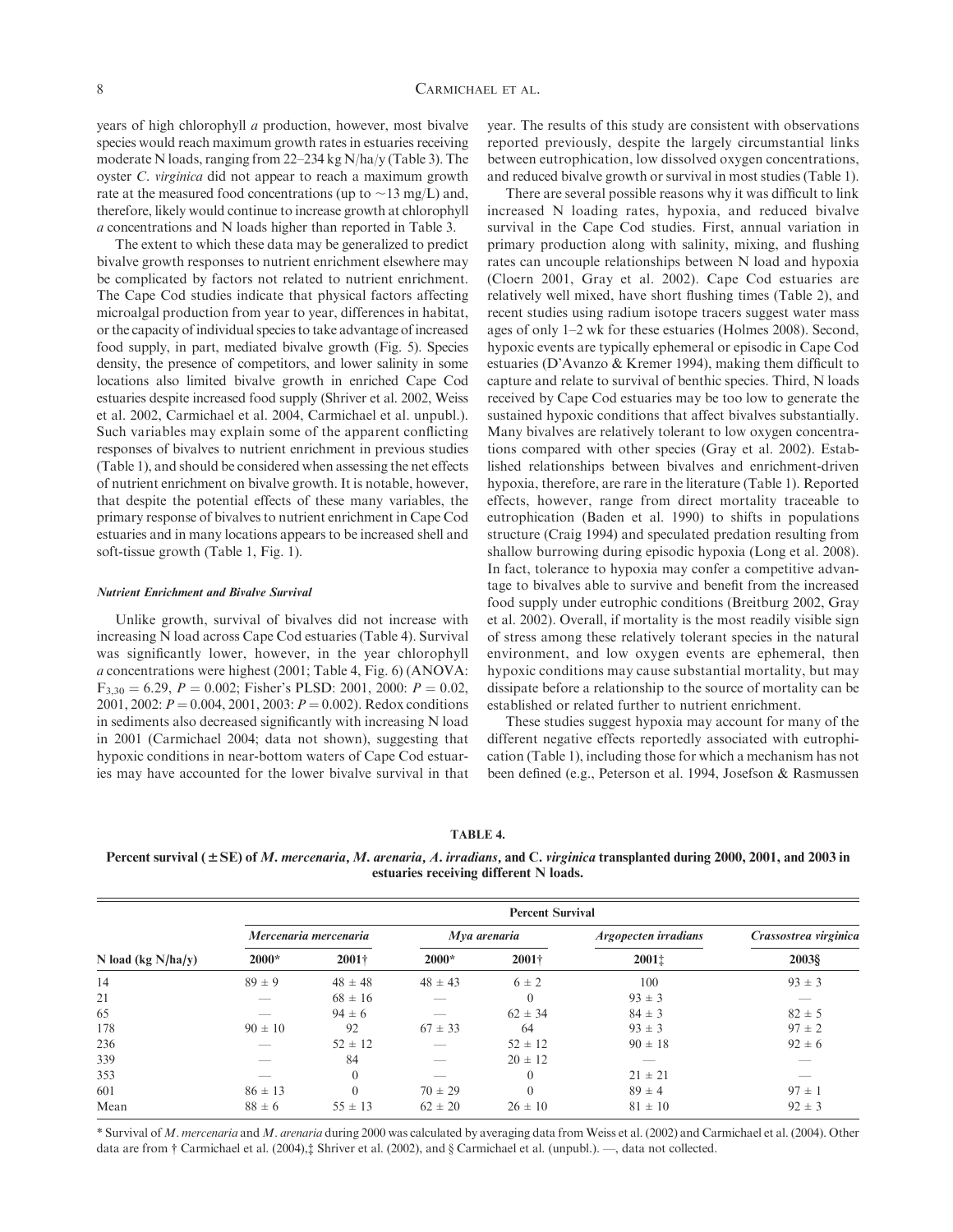2000). Aside from eelgrass loss, few other enrichment-related factors have been implicated to negatively affect bivalve growth or survival (Table 1). Several studies have suggested initial increases in bivalve biomass or changes in population structure that maintain biomass, followed by reduced growth or mortality (Craig 1994, Josefson & Rasmussen 2000, Kirby & Miller 2005. Verdelhos et al. 2005). This pattern is consistent with an initial increase in food supply, followed by habitat degradation, including hypoxia. A eutrophic estuary, therefore, could have similar or greater bivalve biomass than a relatively pristine estuary, depending on the balance between enhanced growth and reduced survival. Studies reporting only changes in bivalve biomass or production may miss negative effects of eutrophication on habitat, particularly hypoxia. Although low oxygen may have a variety of effects on bivalve population structure and biomass, these findings suggest that the effects on survival may be the primary negative factor mediating the benefits of food supply enhanced by eutrophication.

#### **CONCLUSIONS**

Review of previous studies, including 5 case studies in Cape Cod estuaries (Table 1), revealed that as N loads to coastal estuaries increase, there are explicit changes in food supply and habitat for bivalves that, in turn, potentially affect bivalve secondary production or survival. First, nutrient enrichment increases microalgal production, increasing food supply for many bivalves and, in turn, increasing bivalve secondary production in terms of shell and soft-tissue growth. Changes in food quality related to nutrient enrichment may also change soft-tissue composition among some species, but food quantity rather than quality appears to have the greatest effect on bivalve growth under eutrophic conditions. Second, increased algal production can shade seagrasses that provide essential habitat for bivalves such as the bay scallop A. irradians, reducing their numbers in some areas (Valiela et al. 1992, Hauxwell et al. 2003). The potentially positive effect of increased food supply may not compensate for habitat loss for bivalves like A. irradians, which are low-capacity feeders and primarily benefit from increased food supply when competition for food is high (Shriver et al. 2002). Third, as N loads increase further, accumulation of organic matter may lead to low oxygen concentrations in near-bottom waters (Cloern 2001, Breitburg 2002, Paerl 2006). Studies in Cape Cod waters and elsewhere suggest that eutrophicdriven hypoxia may be the primary mechanism by which nutrient enrichment affects bivalves negatively—a finding consistent with data for other benthic species (Breitburg 2002). Eutrophic-driven hypoxia, therefore, may counter some of the positive effects of increased food supply, depending on the physical–chemical attributes of receiving estuaries and tolerance of individual bivalve species to hypoxia.

These data confirm that the net effect of nutrient enrichment on bivalve secondary production depends on the balance between positive and negative effects of eutrophication on the system and resident species. Species with high feeding and assimilation rates as well as high tolerance to hypoxia, such as oysters, may be most successful in enriched waters because they are able to take advantage of the abundant food supply and maintain survival better under eutrophic conditions. Such species may be the most successful for shellfish restoration or propagation efforts in urbanized estuaries. There is some evidence that bivalves also may remediate local effects of eutrophication by grazing down phytoplankton abundance and, if harvested, could remove N from an estuary via assimilation of N into tissues (Cloern 2001, Higgins et al. 2011). Although these interactions have not been fully resolved (Burkholder & Shumway 2011, Carmichael et al. unpubl.), the data presented here suggest bivalves that fare well under enriched conditions will also be best suited to potentially remediate the effects of eutrophication. Defining the balance between increased growth and reduced survival for bivalves under nutrient-enriched conditions is critical to conserve and restore the attributes of habitat required to sustain bivalves (and other estuarine species) that provide food, income, and ecological services to coastal communities.

#### ACKNOWLEDGMENTS

This work was supported by grants from the Woods Hole Oceanographic Institution Sea Grant–NOAA National Sea Grant College Program (no. NA86RG0075, project no. R/M-51-PD), the Palmer-McLeod Fellowship Program at Boston University to R. H. C., The Sounds Conservancy Quebec Labrador Fund to A. C. S., and the Cape Cod Cooperative Extension. We thank Bill Walton, Heidi Clark, Alina Evgenidou, and Erica Weiss for sharing data; Ryan Crim for editing assistance; and the University of California Davis Stable Isotope Facility and Boston University Stable Isotope Laboratory for processing samples.

## LITERATURE CITED

- Baden, S., L. Loo, L. Pihl & R. Rosenberg. 1990. Effects of eutrophication on benthic communities including fish: Swedish west coast. Ambio 19:113–122.
- Bayne, B. L. & R. Newell. 1983. Physiological energetics of marine molluscs. In: K. M. Wilbur, editor. The Mollusca. Vol. 4, Physiology, Part I. New York: Academic Press. pp. 407–499.
- Bayne, B. L. & J. Widdows. 1978. The physiological ecology of two populations of Mytilus edulis L. Oecologia 37:137–162.
- Blanton, J., K. Tenore, F. Castillejo, L. Atkinson, F. Schwing & A. Lavin. 1987. The relationship of upwelling to mussel production in the Rias on the western coast of Spain. J. Mar. Res. 45:497–511.
- Breitburg, D. 2002. Effects of hypoxia, and the balance between hypoxia and enrichment, on coastal fishes and fisheries. Estuaries 25:767–781.
- Burkholder, J. & S. Shumway. 2011. Bivalve shellfish aquaculture and eutrophication. In: S. Shumway, editor. Shellfish aquaculture and the environment, 1<sup>st</sup> edition. West Sussex, UK: Wiley. pp. 155–215.
- Carmichael, R. 2004. Effects of eutrophication on Mya arenaria and Mercenaria mercenaria: growth, survival, and physiological responses to changes in food supply and habitat across estuaries receiving different N loads. PhD diss., Boston University. 418 pp.
- Carmichael, R., A. Shriver & I. Valiela. 2004. Changes in shell and soft tissue growth, tissue composition, and survival of quahogs, Mercenaria mercenaria, and softshell clams, Mya arenaria, in response to eutrophic-driven changes in food supply and habitat. J. Exp. Mar. Biol. Ecol. 313:75–104.
- Carmichael, R., B. Walton & H. Clark. Bivalve enhanced N removal from coastal estuaries. Can. J. Fish. Aquat. Sci. (Unpubl.)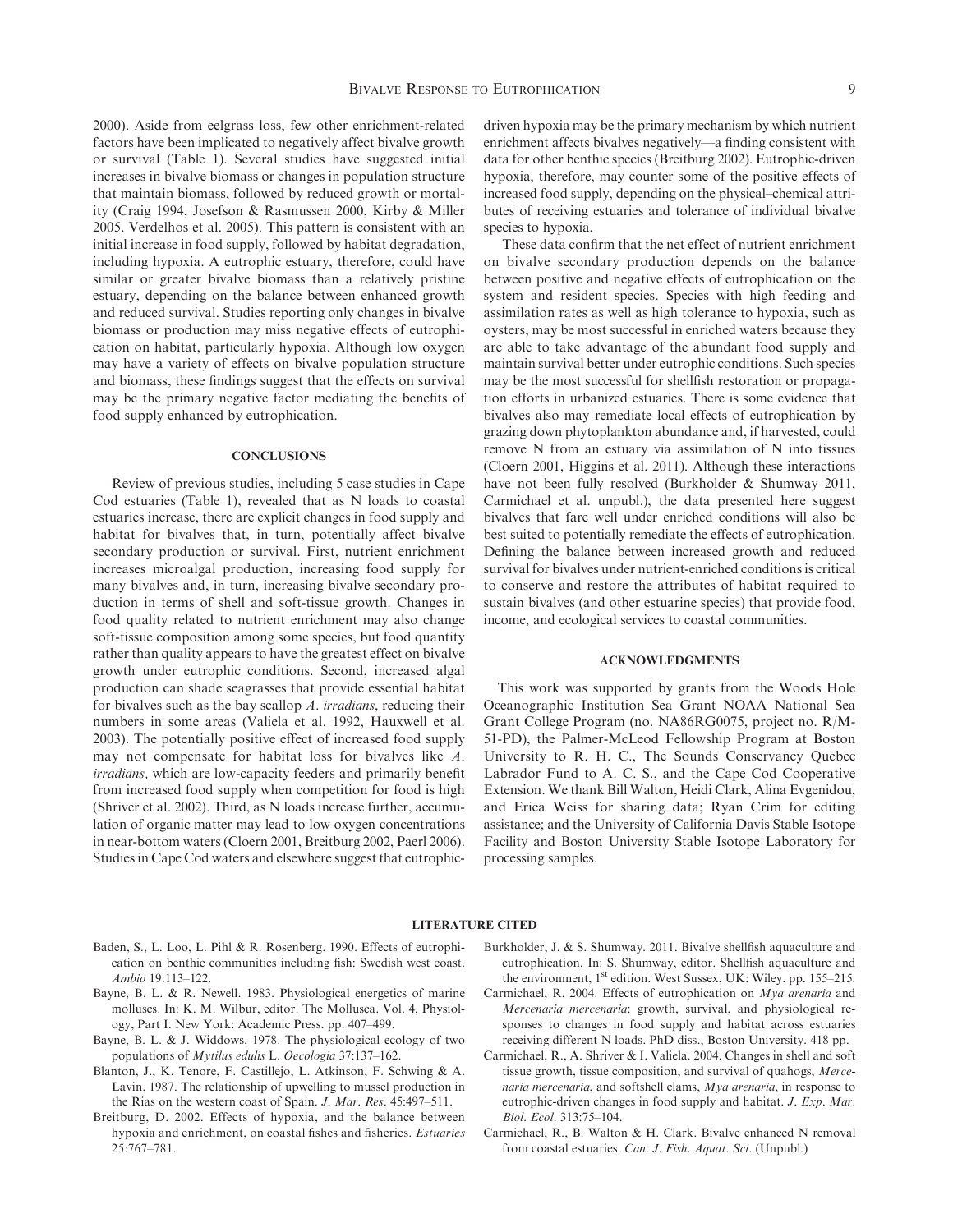- Cebria´n, J. & I. Valiela. 1999. Seasonal patterns in phytoplankton biomass in coastal ecosystems. J. Plankton Res. 21:429–444.
- Cederwal, H. & R. Elmgren. 1980. Biomass increase of benthic macrofauna demonstrates eutrophication of the Baltic Sea. Ophelia Suppl. 1:287–304.
- Chalfoun, A., J. McClelland & I. Valiela. 1994. The effect of nutrient loading on the growth rate of two species of bivalves, Mercenaria mercenaria and Mya arenaria, in estuaries of Waquoit Bay, Massachusetts. Biol. Bull. 187:281.
- Cloern, J. E. 2001. Our evolving conceptual model of the coastal eutrophication problem. Mar. Ecol. Prog. Ser. 210:223–253.
- Costa, J., D. Janik, N. MacGaffey & D. Martin. 1994. Use of a geographic information system to estimate nitrogen loading to coastal watersheds. Buzzards Bay Project Technical Report. Buzzards Bay, MA. 21 p.
- Costa, M., L. Castro, P. Sobral & I. Peres. 1993. Environmental conditions in two extensive cultures of Ruditapes decussatus L (Bivalvia): relationship with physiological aspects. Mésogée 53:35–40.
- Craig, N. 1994. Growth of the bivalve Nucula annulata in nutrientenriched environments. Mar. Ecol. Prog. Ser. 104:77–90.
- Crema, R., A. Castelli & D. Prevedelli. 1991. Long term eutrophication of effects on macrofaunal communities in northern Adriatic Sea. Mar. Pollut. Bull. 22:503–508.
- D'Avanzo, C. & J. Kremer. 1994. Diel oxygen dynamics and anoxic events in an eutrophic estuary of Waquoit Bay, Massachusetts. Estuaries 17:131–139.
- Evgenidou, A. & I. Valiela. 2002. Response of growth and density of a population of Geukensia demissa to land-derived nitrogen loading in Waquoit Bay, Massachusetts. Estuar. Coast. Shelf Sci. 55:125–138.
- Fegley, S. R., B. A. MacDonald & T. R. Jacobsen. 1992. Short-term variation in the quantity and quality of seston available to benthic suspension feeders. Estuar. Coast. Shelf Sci. 34:393–412.
- Feinstein, N., S. Yelenik, J. McClelland, & I. Valiela. 1996. Growth rates of ribbed mussels in six estuaries subject to different nutrient loads. Biol. Bull. 191:327–328.
- Fila, L., R. H. Carmichael, A. Shriver & I. Valiela. 2001. Stable N isotopic signatures in bay scallop tissue, feces, and pseudofeces in Cape Cod estuaries subject to different N loads. Biol. Bull. 201:294–296.
- Fluharty, D. 2000. Habitat protection, ecological issues and implementation of the sustainable fisheries act. Ecol. Appl. 10:325–327.
- Gabbott, P. & B. Bayne. 1973. Biochemical effects of temperature and nutritive stress on Mytilus edulis L. J. Mar. Biol. Assoc. UK 53:269– 286.
- Gillmor, R. 1982. Assessment of intertidal growth and capacity adaptations in suspension-feeding bivalves. Mar. Biol. 68:277– 286.
- Granéli, E. & K. Sundbäck. 1985. The response of planktonic and microbenthic algal assemblages to nutrient enrichment in shallow coastal waters, southwest Sweden. J. Exp. Mar. Biol. Ecol. 85:253– 268.
- Gray, J., R. Wu & Y. Or. 2002. Effects of hypoxia and organic enrichment on the coastal marine environment. Mar. Ecol. Prog. Ser. 238:249–279.
- Hauxwell, J., J. Cebrián & I. Valiela. 2003. Eelgrass Zostera marina loss in temperate estuaries: relationship to land-derived nitrogen loads and effect of light limitation imposed by algae. Mar. Ecol. Prog. Ser. 247:59–73.
- Higgins, C., K. Stephenson & B. Brown. 2011. Nutrient bioassimilation capacity of aquacultured oysters: quantification of an ecosystem service. *J. Environ. Qual.* 40:271-277.
- Holmes, G. T. 2008. Nutrient supply, water residence time, temperature, and grazing as controls of size-fractioned phytoplankton biomass in shallow temperate estuarine ecosystems. PhD diss., Boston University. 198 pp.
- Jørgensen, C. 1966. Biology of suspension feeding. Pergamon Press, Oxford. 357 p.
- Josefson, A. & B. Rasmussen. 2000. Nutrient retention by benthic macrofaunal biomass of Danish estuaries: importance of nutrient load and residence time. Estuar. Coast. Shelf Sci. 50:205–216.
- Kamermans, P. 1994. Similarity in food source and timing of feeding in deposit- and suspension-feeding bivalves. Mar. Ecol. Prog. Ser.  $104.63 - 75$ .
- Kirby, M. & H. Miller. 2005. Response of a benthic suspension feeder (Crassostrea virginica Gmelin) to three centuries of anthropogenic eutrophication in Chesapeake Bay. Estuar. Coast. Shelf Sci. 62:679– 689.
- Kirby-Smith, W. & R. Barber. 1974. Suspension-feeding aquaculture systems: effects of phytoplankton concentration and temperature on growth of the bay scallop. Aquaculture 3:135–145.
- Kroeger, K., J. Bowen, D. Corcoran, J. Moorman, J. Michalowski, C. Rose & I. Valiela. 1999. Nitrogen loading to Green Pond, Falmouth, MA: sources and evaluation of management options. Environ. Cape Cod 2:15–26.
- Kroeger, K., M. L. Cole, J. K. York & I. Valiela. 2006. N loads to estuaries from wastewater plumes: modeling and isotopic approaches. Ground Water 44:188–200.
- Laing, I. 1993. The response of Manila clam, Tapes philippinarum, juveniles to nutritive stress. J. Exp. Mar. Biol. Ecol. 173:111–121.
- Lellis-Dibble, K., K. McGlynn & T. Bigford. 2008. Estuarine fish and shellfish species in U.S. commercial and recreational fisheries: economic value as an incentive to protect and restore estuarine habitat. U.S. Department of Commerce, NOAA technical memo NMFS-F/SPO-90. 94 pp.
- Leverone, J. 1995. Growth and survival of caged adult bay scallops (Argopecten irradians concentricus) in Tampa Bay with respect to levels of turbidity, suspended solids and chlorophyll a. Fla. Sci. 58:216–227.
- Long, C., B. Brylawski & R. Seitz. 2008. Behavioral effects of low dissolved oxygen on the bivalve Macoma balthica. J. Exp. Mar. Biol. Ecol. 359:34–39.
- Malham, S., E. Cotter, S. O'Keeffe, S. Lynch, S. Culloty, J. King, J. Latchford & A. Beaumont. 2009. Summer mortality of the Pacific oyster, Crassostrea gigas, in the Irish Sea: the influence of temperature and nutrients on health and survival. Aquaculture 287:128–138.
- Marsden, I. 2004. Effects of reduced salinity and seston availability on growth of the New Zealand little-neck clam Austrovenus stutchburyi. Mar. Ecol. Prog. Ser. 266:157–171.
- Marshall, S. 1947. An experiment in marine fish cultivation: III. The plankton of a fertilized loch. Proc. R. Soc. Edinb. 63:21–33.
- Mayer, B., E. Boyer, C. Goodale, N. Jaworski, N. van Breeman, R. Howarth, S. Seitzinger, G. Billen, K. Lajtha, K. Nadelhoffer, D. van Dam, L. Hetlilng, M. Nosal & K. Paustian. 2002. Sources of nitrate in rivers draining sixteen watersheds in the northeastern U.S.: isotopic constraints. Biogeochemistry 57/58:171–197.
- McClelland, J. & I. Valiela. 1998. Linking nitrogen in estuarine producers to land-derived sources. Limnol. Oceanogr. 43:577–585.
- Micheli, F. 1999. Eutrophication, fisheries, and consumer-resource dynamics in marine pelagic ecosystems. Science 285:1396–1399.
- National Research Council. 2000. Clean coastal waters: understanding and reducing the effects of nutrient pollution. Washington, DC: National Academy Press. pp. 165–176.
- Newell, R., T. Hilbish, R. K. Koehn & C. Newell. 1982. Temporal variation in the reproductive cycle of Mytilus edulis L. (Bivalvia, Mytilidae) from localities on the east coast of the United States. Biol. Bull. 162:299–310.
- Nixon, S. 1992. Quantifying the relationship between nitrogen input and the productivity of marine ecosystems. Proc. Adv. Mar. Tech. Conf. 5:57–83.
- Nixon, S., B. Buckley, S. Granger & J. Bintz. 2001. Responses of very shallow marine ecosystems to nutrient enrichment. Hum. Ecol. Risk Assess. 7:1457–1481.
- Nixon, S. & B. A. Buckley. 2002. "A strikingly rich zone": nutrient enrichment and secondary production in coastal marine ecosystems. Estuaries 25:782–796.